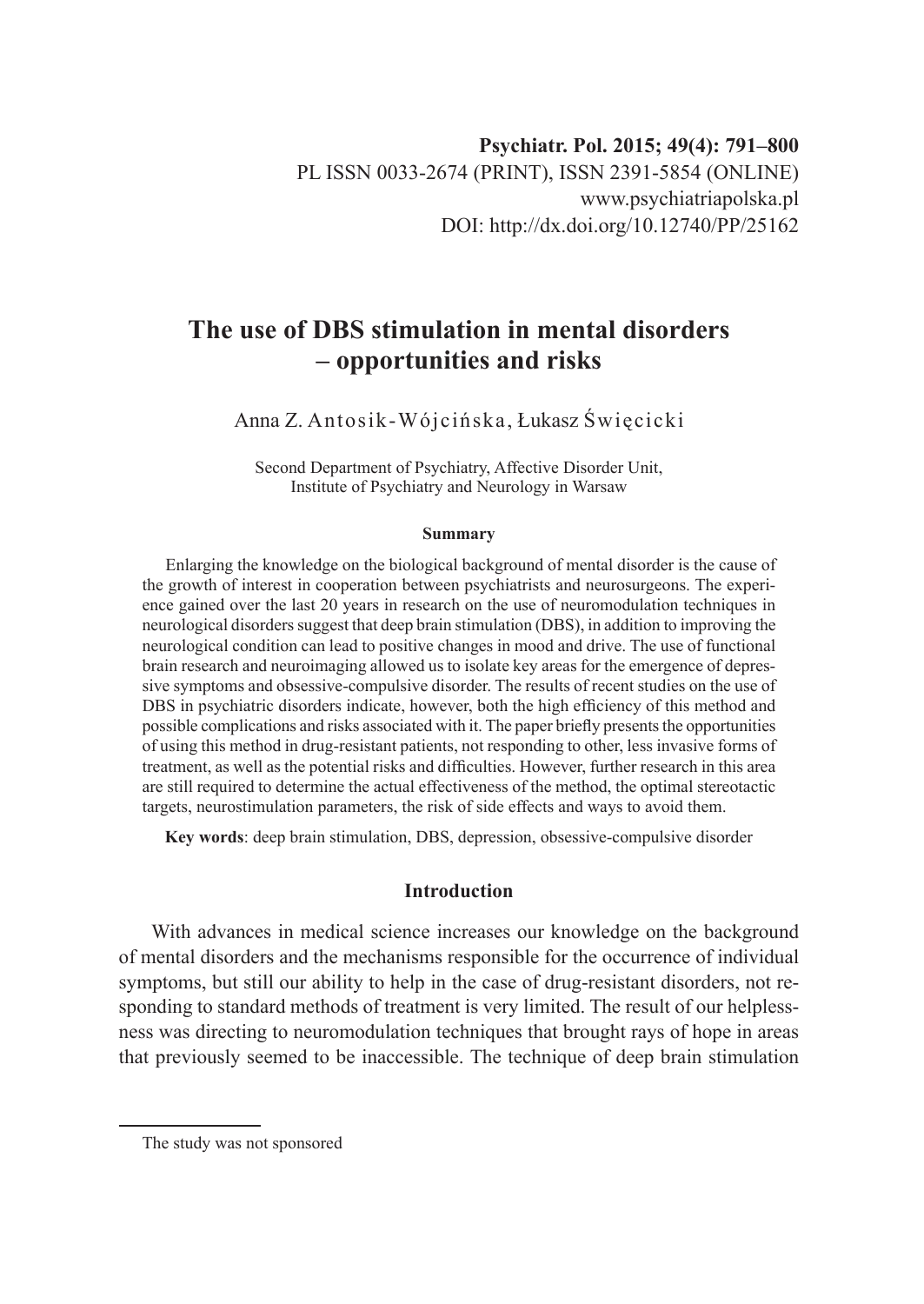(DBS) is one of the most promising in case of severe disorders significantly impairing functioning of the patient.

Although the exact mechanism of action of deep brain stimulation is unknown, on the basis of the current research results, it is believed that the stimulator implanted in the chest skin, through the subcutaneous electrode with the tip placed in the brain, sends impulses of a certain frequency, disables the functions of structures, that are hyperactive in various diseases, modifies the function of the loop, and aligns neuronal metabolism in the stimulated area and the neighbouring areas. These interactions take place both at the level of a single neuron (depolarization block resulting from the inactivation of voltage-dependent sodium channel, synaptic inhibition and synaptic depression), and at the level of neuronal loop and neurochemical changes.

The increasing use of DBS in neurological diseases such as Parkinson's disease (PD), dystonia, essential tremor, tremor in multiple sclerosis, or drug-resistant epilepsy resulted in subsequent publications documenting the improvement in the neurological state accompanied by improvement of mental state of patients.

After the first observations made by Kosel, Pool and Fontaine [1], more publications, mainly regarding antidepressant activity, reduction of fear and anxiety and recovery from anhedonia, appeared regularly. It was observed that the implantation of electrodes in areas generally not responsible for the affection brought a reduction in the severity of obsessive – compulsive disorder [2] which, combined with a better knowledge of the functioning of cortical-striato-thalamo-cortical loop, led to the use of this methods for the treatment of depression and obsessive-compulsive disorders. Neuromodulation in the surgical treatment of mental disorders relates mainly to the anterior limb of the internal capsule, area 25 according to Brodmann (BA25) and the nucleus accumbens. Basal ganglia with numerous functional interactions between them are of particular importance. The key areas in the treatment of depression are: cingulate gyrus, especially Brodmann area 25, inferior thalamic peduncle, caudate nucleus, nucleus accumbens, and to a lesser extent also subthalamic nucleus, internal globus pallidus and internal capsule. [1–4].

Functional studies of the brain in people with obsessive-compulsive disorder showed hypermetabolism in orbitofrontal cortex, [1, 2, 4], and in patients with depression hypermetabolism in Brodmann area 25 with a decrease of activity in other cortical areas of the frontal lobes. The use of deep brain stimulation is intended to disable areas showing excessive activity and to realign function areas where activity was pathologically reduced.

A study by Mayberg et al. conducted in a group of six patients with severe treatmentresistant depression, treated with DBS stimulation is considered to be a breakthrough in the deliberate use of DBS stimulation to treat depression; the results of the study were presented in March 2005 [1, 2, 4]. Patients observed improvement in symptoms, they reported a feeling of "sudden tranquillity" and "resolution of a vacuum" and the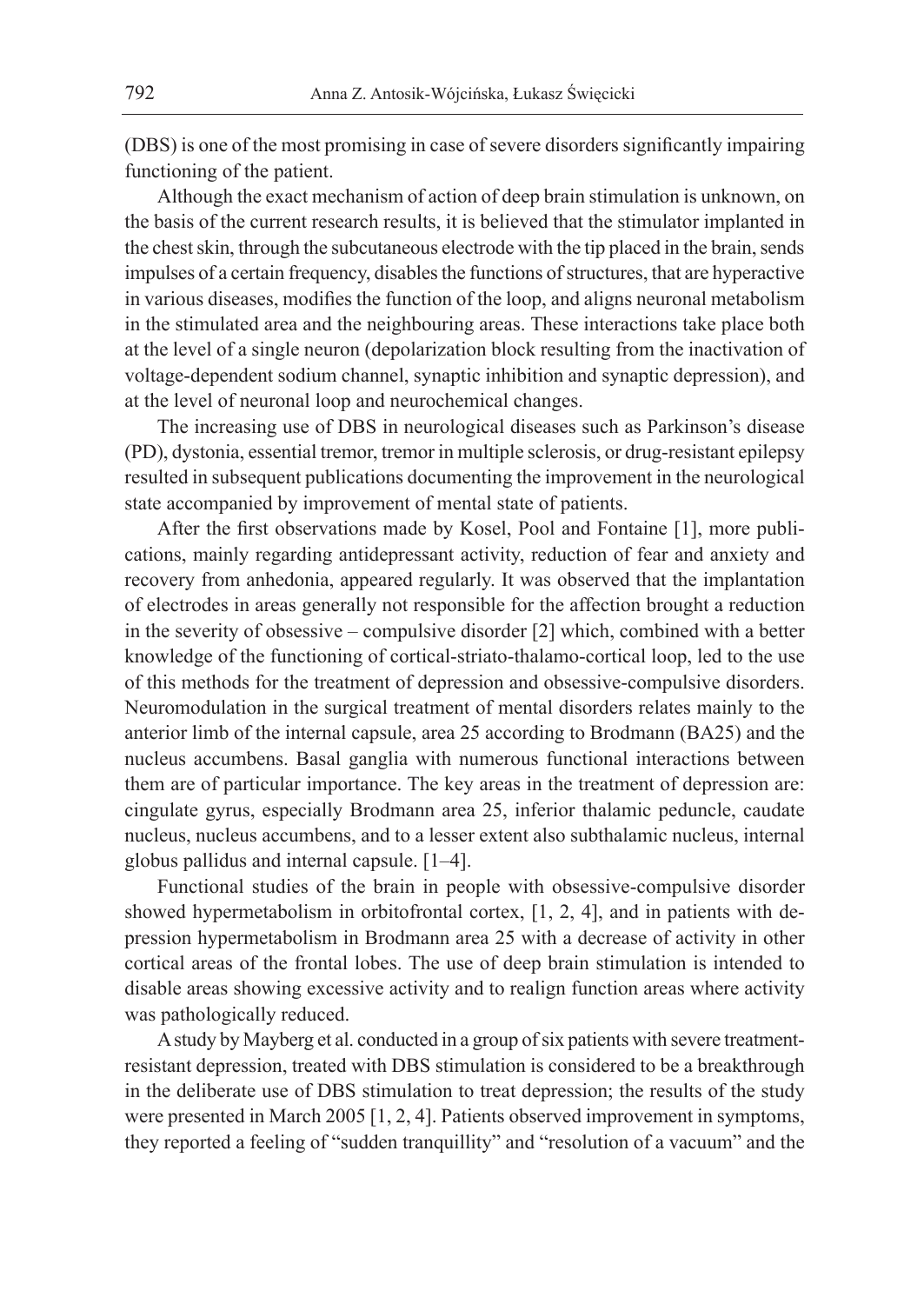study of blood flow showed a decrease in activity of BA25, the effect was observed in the third as well as in the sixth month of the treatment  $[1, 2, 4]$ . According to Greicius et al., hyperactivity of BA25 is correlated with the duration of the current episode of depression [1].

The study conducted by Kosel et al. in 2007 (after [2]) showed that the stimulation of the internal globus pallidus may produce an antidepressant effect; the authors explain that any interference in the subcortical area can modify function of the structures responsible for emotions.

Kosel's observations have been confirmed by Stathis et al., [2] who indicated that the connection between the basal ganglia and the limbic system is the potential site of action of DBS in the treatment of depression. It should be noted that all the DBS stimulation locations are anatomically and functionally connected, thus placing electrodes probably influences the same limbic loop whose function is impaired in depression and obsessive-compulsive disorder.

#### Improvement of the mental state associated with the use of DBS

The results of the study of Bewernick et al. [5] including 11 patients with treatmentresistant depression undergoing deep brain stimulation of the nucleus accumbens were very encouraging. Five of the eleven patients responded to treatment and the improvement maintained for a period of four years. The criterion of response was the reduction of the number of points in the HAMD (Hamilton Rating Scale for Depression) by at least 50 %. The criteria of drug resistance was very strict: at least 21 points in a 28-item HAMD, less than 45 points on the General Assessment of Functioning (GAF), at least four episodes of MDD in medical history and current episode of chronic, lasting for at least two years, lack of response during the treatment with an antidepressant from at least three different groups, lack of improvement during the combination treatment with at least two antidepressants, ineffective electroconvulsive therapy ( $\geq 6$  bitemporal ECT), lack of efficacy of psychotherapy ( $\geq$  20 sessions), no other psychiatric diagnoses besides depression, staying for at least six weeks prior to the study on a stable dose of medication or without medication. Taking into consideration such criteria for inclusion in the study obtaining a good response to treatment in 45% of patients appears to be unreachable using standard methods of treatment. What is important, improvement occurred already after one month of stimulation, and a mental state stabilized within the first 6–8 months and remained at almost the same level during the entire study period. The results of the study conducted by Bewernick et al. are consistent with earlier research conducted by Kennedy [6] et al. (2011, a group of 14 patients, the study showed a good response to treatment in 45% of patients, in assessed after 3 years in 60%, in assessment after 6 years in 55%) and Malone [7] (2010, a group of 17 patients; after 12 months good response to treatment was found in 53 % of patients; in the last follow-up evaluation taking place after 14–67 months a positive response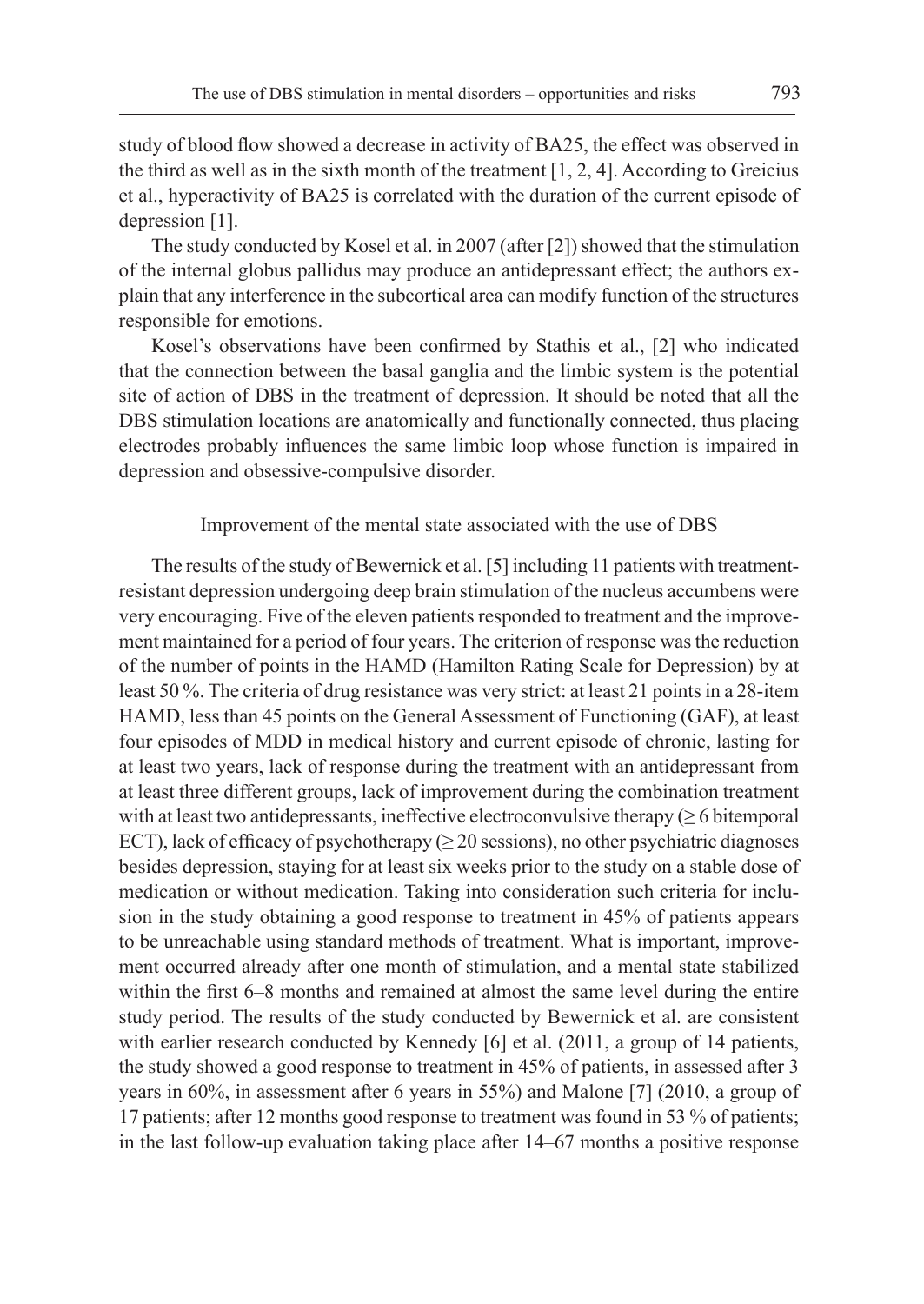to treatment was found in 71 % of patients). What is important, inclusion criteria for the studies by Kennedy and Malone were similarly restrictive, with the difference that in the study described by Kennedy patients with current depressive episode lasted at least a year were qualified to the study, while in the study of Bewernick and Malone [5, 7] required two years of current depression. The use of similar criteria at baseline and similar methodology enables a comparison of the results of these three works. The results can be considered as encouraging. Recently, Lozano et al. [8] published the results of a pilot study conducted in a group of 21 patients with treatment-resistant depression undergoing deep brain stimulation with the electrode placement in the cingulate gyrus. As early as one month after the start of stimulation good response to treatment was observed in 57% of patients (good response defined as a reduction in the number of points on the HAMD-17 by at least 50%). Improvement of the mental state maintained for six months of observation, the proportion of response after 6 months was 48  $\%$  and after 12 months  $-$  29 $\%$ .

If we consider the risk of relapse of depression in patients with history of major depressive episodes, no mental deterioration over a period of several months to several years after the start of stimulation supports the effectiveness of DBS in the prophylactic treatment of severe, drug-resistant depression. It should be noted that there are no clearly formulated rules for eligibility for DBS implantation due to mood disorders and the criteria for inclusion in the study reported in some publications may raise some doubts. It should be also considered whether BDI (Beck Depression Inventory) and HAMD-17 scales, used by most of researchers to assess the severity of depressive symptoms, are the most appropriate tools. It seems to be more appropriate to assess this group of patients using MADRS (Montgomery–Åsberg Depression Rating Scale).

Currently, the main targets of stereotactic treatment of depression are: ventral striatum/nucleus accumbens, Brodmann area 25, inferior thalamic peduncle, the dorsal cingulate gyrus and lateral habenula [9].

When it comes to diseases other than mood disorders, DBS is mostly used in the sever obsessive-compulsive disorder (OCD) that is resistant to standard treatment. In the past, ablative procedures performed in the area of the ventral anterior limb of the internal capsule were considered to be the most effective method of treatment of obsessive-compulsive disorder. On this basis it was considered to use bilateral stimulation of the anterior limb of internal capsules. The authors report that improvement of 35 % in the Y-BOCS scale was observed in a half of the patients [2, 3]; a part of the patients showed the reduction of the symptoms at the level of 81–83%. Although small group of patients were observed, the reproducibility of the results and the degree of improvement led to the registration of DBS as a therapeutic method in OCD. In the European Union this method is registered and applied in patients with this diagnosis since 2009.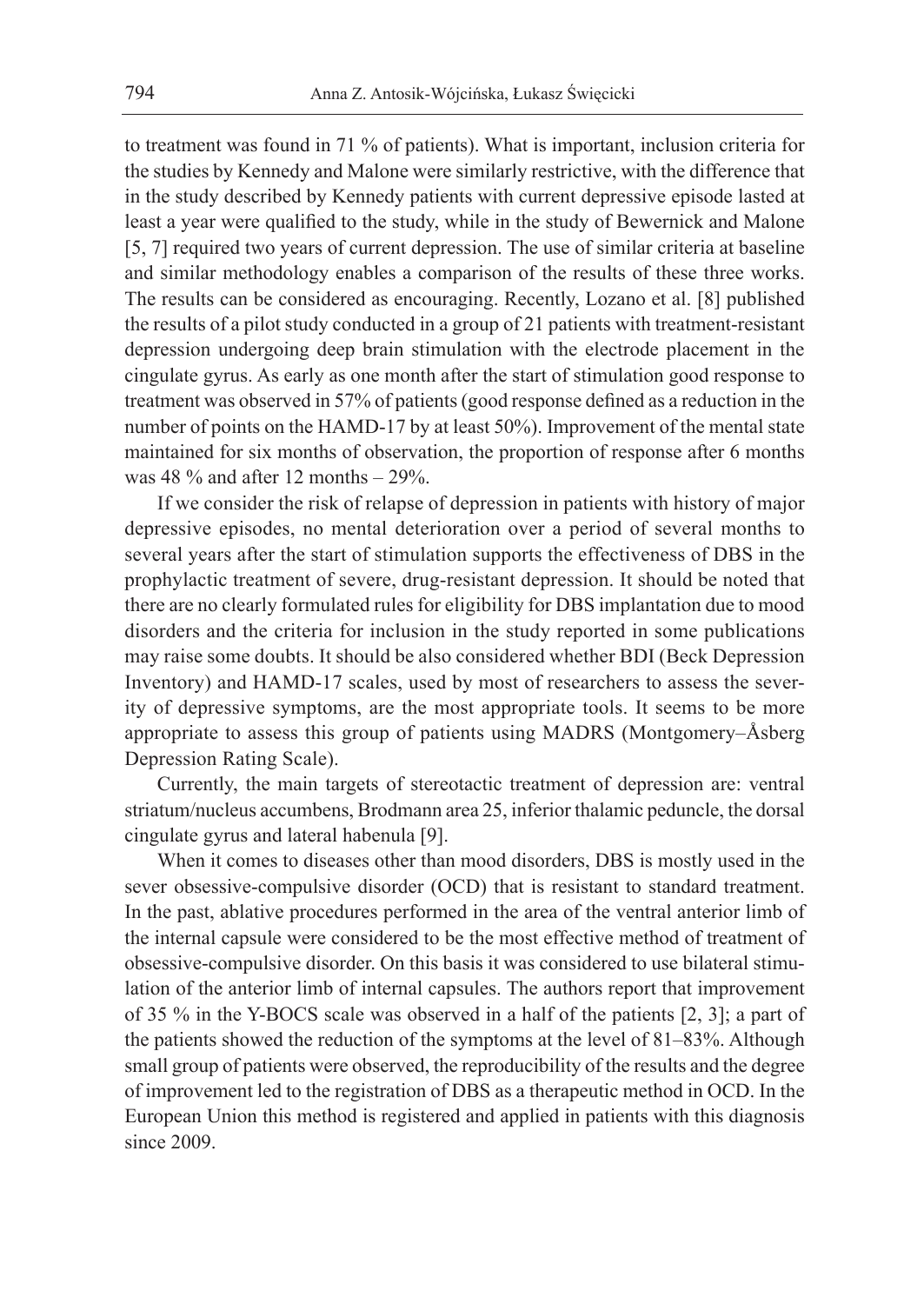Deep brain stimulation is also used to treat severe cases of Tourette syndrome [2]. The stereotactic targets in this case are: thalamus, globus pallidus, anterior limb of the internal capsule and nucleus accumbens. The latter location is also taken into account in the treatment of alcohol dependence. Previously conducted research on the stimulation of nucleus accumbens in patients with alcohol dependence syndrome indicated that chronic stimulation of DBS reduced alcohol craving, which was explained by the effects on the reward system, however, a small number of people was studied [3].

Currently, the studies on the possible use of DBS stimulation in indications such as heroin addiction, pathological aggression, anxiety disorders with panic disorder and generalized anxiety, eating disorders (anorexia and bulimia), morbid obesity, dementia in Alzheimer's disease, are conducted [3]. Conclusions from previous studies are equivocal, therefore further work on the neurobiological bases of these disorders, which would determine where in reciprocally incorporated loops should we interfere to get the desired permanent effect, is needed.

#### Risks associated with the use of DBS

Despite many reports indicating improvement of mood, drive, the ability to feel pleasure, reduction of fear and anxiety, reduction of the severity of obsessions and compulsions etc. after DBS stimulation, there are also some critical publications. The authors pay particular attention to the fact that stimulation may, in some cases, induce or exacerbate symptoms of depression or, on the contrary – induce a manic episode, result in the onset of psychotic symptoms or cause the disturbance of consciousness.

Bejjani et al. [10] described the case of a patient who within a few minutes after the start of stimulation demonstrated symptoms of severe depression lasting until the stimulator was off. These symptoms disappeared almost immediately after cessation of stimulation.

Similar cases of rapid deterioration of mood after the start of stimulation are rare, opposite cases – elevated mood, increased activity and improvement of self-esteem – are observed more often. In the literature, there are case reports of patients with symptoms of hypomania [11, 12], mania [13, 14] or even mania with psychotic symptoms [15, 16] after the use of deep brain stimulation.

Troster [17], Schneider [18] and Krack [19] published a study documenting the incidence of sustained long-term hypomania in patients undergoing stimulation due to PD. Kulisevsky et al. [14] described the cases of three patients (in a group of 15 patients who underwent DBS) who demonstrated the manic symptoms within 48 hours after the start of stimulation, which resolved gradually over two weeks after changing the settings of the stimulation.

In a study by Funkiewiez et al. [15] involving 77 patients with PD undergoing stimulation of subthalamic nucleus, the authors describe the symptoms of hypomania in 5 patients (6.5%), while in four of them, these symptoms have passed spontane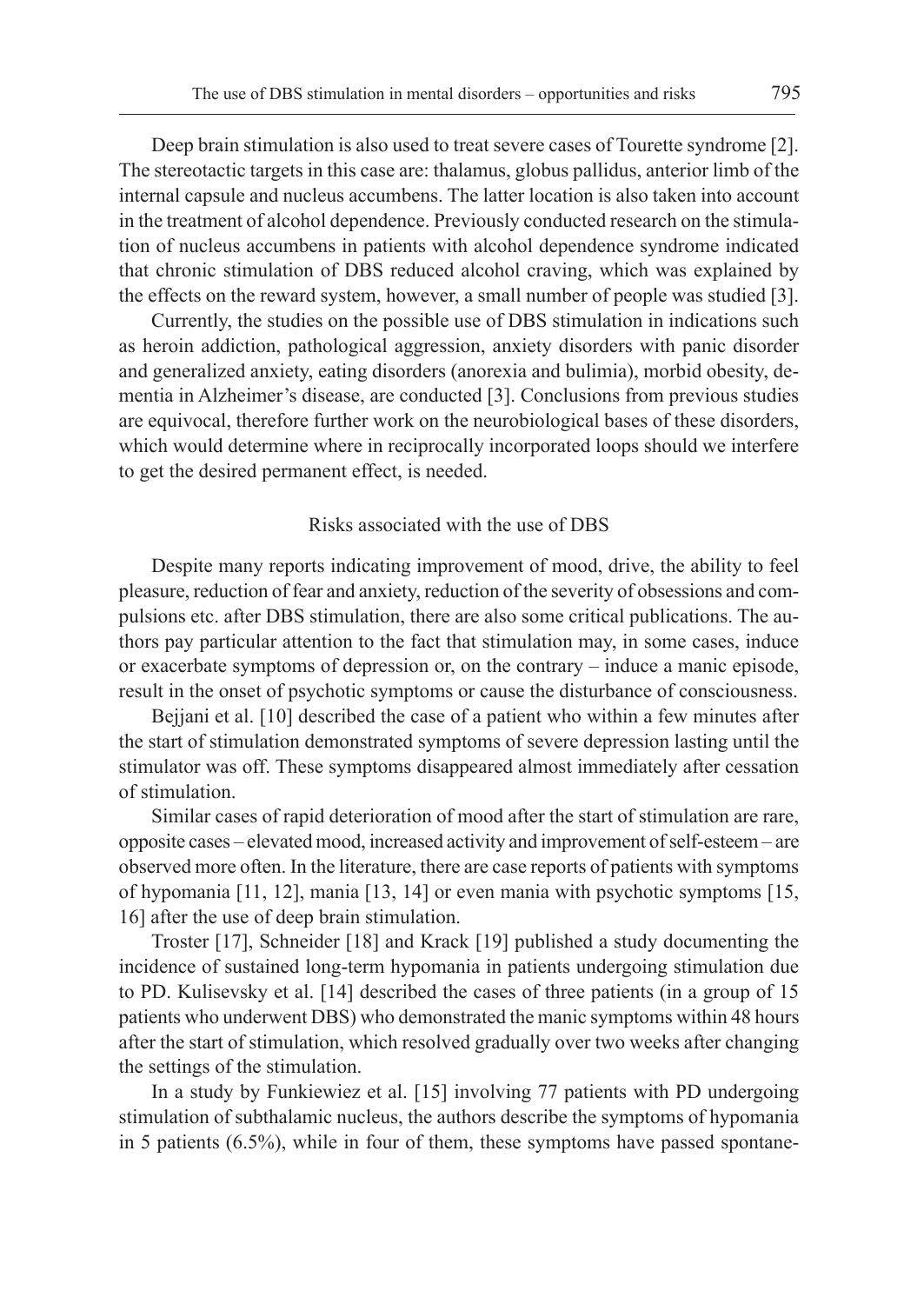ously within a few weeks, in one subject elevated mood lasted for a period of three years of the study.

The most threatening and most serious complications of deep brain stimulation are without any doubts depressive symptoms with suicidal thoughts and intentions. Results of a study conducted by Soulas et al., which included 200 patients undergoing stimulation of subthalamic nucleus in Parkinson's disease, caused a lot of anxiety [20]. Two suicides and four failed suicide attempts (3% of patients) were found in this group. Similar results were presented by Appelby et al. [21], who conducted a meta-analysis of 808 articles on the application and effectiveness of DBS in different diseases. Based on the analysis involving 10,339 patients, they determined the risk of suicide in the population of patients treated by DBS as 0.16–0.32 %. The greatest risk of attempted suicide was associated with stimulation of the thalamus (VIM DBS, 5.4%), slightly lower with stimulation of the internal globus pallidus (GPi-DBS). Stimulation of the subthalamic nucleus was associated with an increased risk of suicidal thoughts in 5 out of 7 analyzed studies.

Although the overall suicide rate in patients undergoing stimulation in comparison with the general population (0.16–0.32 %) was not high, when we consider that in patients with Parkinson's disease suicides occur 10 times less frequently than in the general population [21] these results, however, seem to be alarming and point to the need for long-term observation because of the increased risk of suicidal thoughts and intentions in patients after implantation [22].

Patients eligible for deep brain stimulation for neurological diseases should be carefully evaluated for the presence of mental disorders, both before and after the surgery, including gathering detailed information concerning previous episodes of depression, mania or psychotic symptoms, because they increase the risk of a recurrence of these symptoms after switching the stimulator [22, 23].

As explained by Okun et al. [24] patients with depression with suicidal thoughts in medical history are in a group of increased risk of worsening of depression after starting deep brain stimulation. The researchers pointed out that in a group of 110 patients with Parkinson's disease evaluated after the start of stimulation using the UPDRS (Unified Parkinson's Disease Rating Scale) and the Beck Depression Inventory [24], patients without a history of mood disorders achieved greater motor improvement and had lower scores on depression rating scale (about 11.6%) than those who have suffered from depression in the past. A similar relationship is between the presence of elevated mood (hypomania, mania) and symptoms of psychotic disorders, and the risk of relapse after switching the stimulator.

These reports are the cause of differences in opinions about DBS use in the acute stage of depression. This issue raises serious ethical concerns, as the consent for surgery could mean the potential exposure to complications associated with not fully proven, invasive method, and depriving patients of the benefits of other methods with proven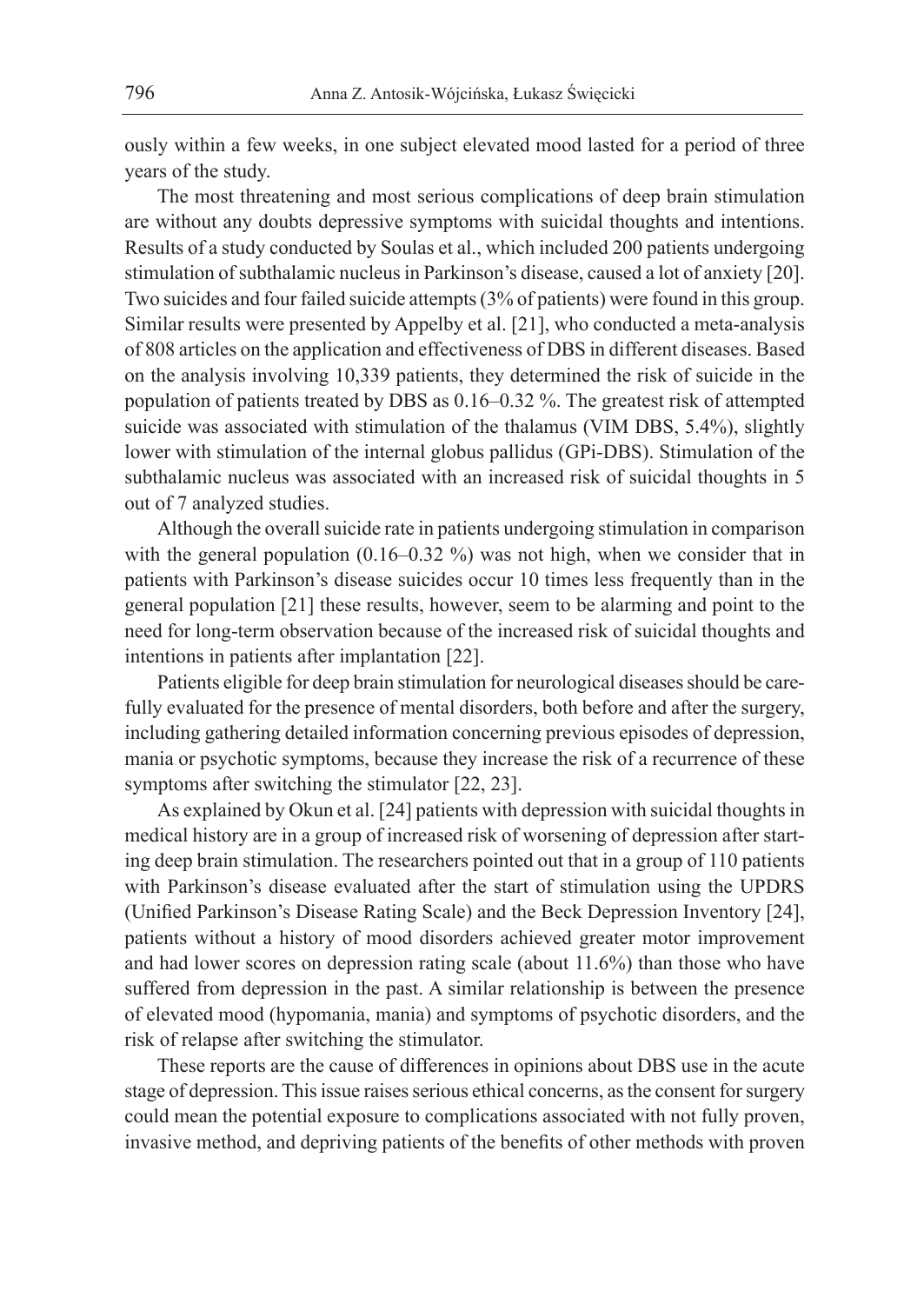efficacy. Currently in the recommendations for implantation of DBS in patients with PD established by the Section of Extrapyramidal Diseases of Polish Neurological Society include the following phrase: "the disease must cause significant distress or severe impairment of psychosocial functioning and the prognosis without surgery must be negative". However, the use of this phrase in case of patients with severe depression leaves some uncertainty in interpretation. There is always the question whether the possibilities to assist with the use of standard methods of treatment were exhausted and the prognosis is really unfortunate. The other concern is the risks and suffering associated with trying further drug combinations and delaying the moment of using neuromodulation. Defining of drug resistance also seems to be insufficient, since there is still no clear and widely accepted definition of drug resistance.

In addition to the risk of mental side effects there is also the risk of physical complications associated with neurosurgery (including infection, intracerebral haemorrhage, complications related to anaesthesia ) and a number of side effects associated with stimulation itself such as sensations of fatigue, feeling hot or cold, profuse sweating, shivering [1].

It should be noted that guidelines in the case of post-implantation somatic side-effects, mood disorders or psychotic decompensation are yet not developed. According to most authors in case of any event of mental disorders after starting the stimulation, the stimulator should be turned off and after symptoms resolve it should be re-started in order to verify the causal link between the same electrical stimulation of DBS and the manifestation of the side effects [1]. Some researchers indicate that in the case of obvious neurological improvement it should be considered whether continuation of stimulation and symptomatic treatment (e.g. antidepressant, antipsychotic, anxiolytic) would be appropriate. Due to the small percentage of this type of complications in neurological patients and a very small number of patients treated with DBS for mental disorders it is difficult to make a clear assessment of the risks associated with this method.

Further observational studies conducted on a larger group of patients will provide data on the optimal stereotactic target, neurostimulation parameters, the individual risk of side effects and methods of avoiding them.

It should also be noted that in the group of patients undergoing prequalification procedure for implantation of DBS the incidence of depression, anxiety and psychotic symptoms was higher than in the general population of patients with PD (depressive symptoms were observed in 60% of patients, psychotic symptoms in 35% and anxiety in 40%) [22]. This confirms the thesis that the risk of mental disorders increases with the severity of the disease and patients with the most severe symptoms of PD are also the group most predisposed to psychiatric symptoms and shows how important it is to conduct a thorough psychiatric and neuropsychological examination both to qualify for the surgery, as well as in the period following it [25].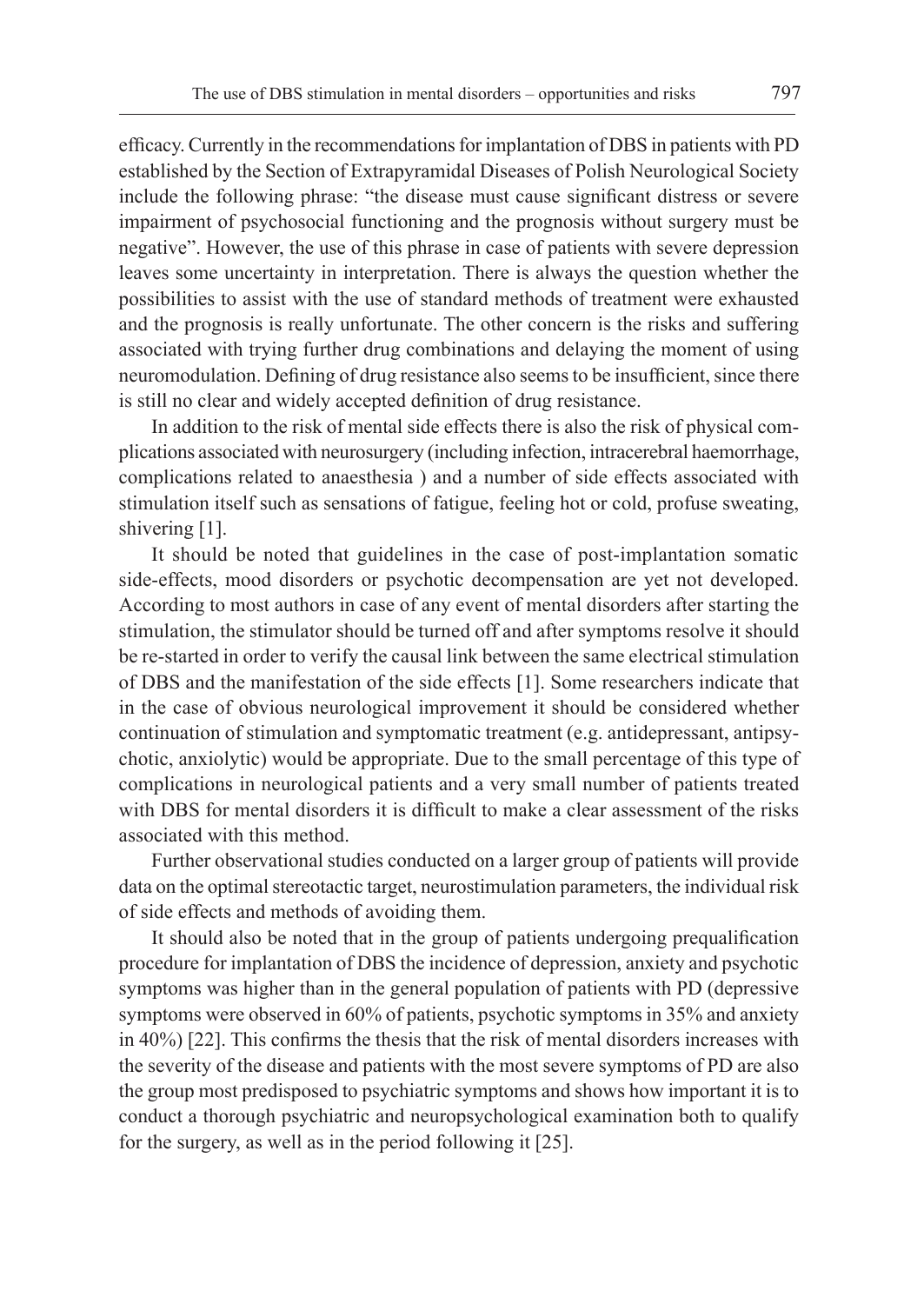### **Recapitulation**

In this brief review, we have tried to demonstrate both the unique mechanism of action of DBS resulting in the improvement of mental health in the group of the patients with neurological disorders as well as in the group of patients treated because of mental disorders which are persistent, not responding to a standard therapy. Despite a number of encouraging reports indicating the improvement of mood, activity, ability to feel pleasure, reduction of fear and anxiety, there are also critical publications. To determine the actual effectiveness of the method, the optimal stereotactic targets, neurostimulation parameters, the risk of side effects and ways to avoid them – further research are needed. A major difficulty is to carry out double-blind studies. Because symptoms occur with the delay, the data should be collected in the course of at least several months of observation, what is associated with ethical concerns. The implantation of the DBS is associated with surgical intervention within the central nervous system, and some complications such as local infections and massive fatal intracerebral haemorrhage or neurostimulating system components displacement may occur. Despite the encouraging results of preliminary studies, in the treatment of mood disorders DBS remains an experimental method limited to centres with neurosurgical facilities and developed diagnostic neuroimaging and to strictly selected group of patients not responding to other, less invasive forms of treatment.

#### **References**

- 1. Zyss T, Zięba A, Hesse R. Głęboka stymulacja mózgu najnowszą fizykalną metodą leczenia depresji. Psychiatr. Pol. 2010; 44(3): 301–317.
- 2. Sobstyl M, Dzierzęcki S, Ząbek M. Głęboka stymulacja mózgu w leczeniu depresji i zaburzeń obsesyjno-kompulsyjnych. Neurol. Neurochir. Pol. 2009; 43: 6.
- 3. Zyss T. Inne nowe metody biologiczne. In: Rymaszewska J. ed. Psychiatria co nowego? Wroclaw: Cornetis Publishing House; 2011.
- 4. Harat M, Rudaś M. Co nowego w leczeniu operacyjnym strefy psychicznej? Rymaszewska J. ed. Psychiatria – co nowego? Wroclaw: Cornetis Publishing House; 2011.
- 5. Bewernick B, Kayser S, Sturm S, Schlaepfer TE. Long-term effects of nucleus accumbens deep brain stimulation in treatment-resistant depression: evidence for sustained efficacy. Neuropsychopharmacology 2012; 37: 1975–1985.
- 6. Kennedy SH, Giacobbe P, Rizvi SJ, Placenza FM, Nishikawa Y, Mayberg HS. et al. Deep brain stimulation for treatment-resistant depression: follow-up after 3 to 6 years. Am. J. Psychiatry 2011; 168: 502–510.
- 7. Malone DA Jr. Use of deep brain stimulation in treatment-resistant depression. Cleve. Clin. J.Med. 2010; 77: 77–80.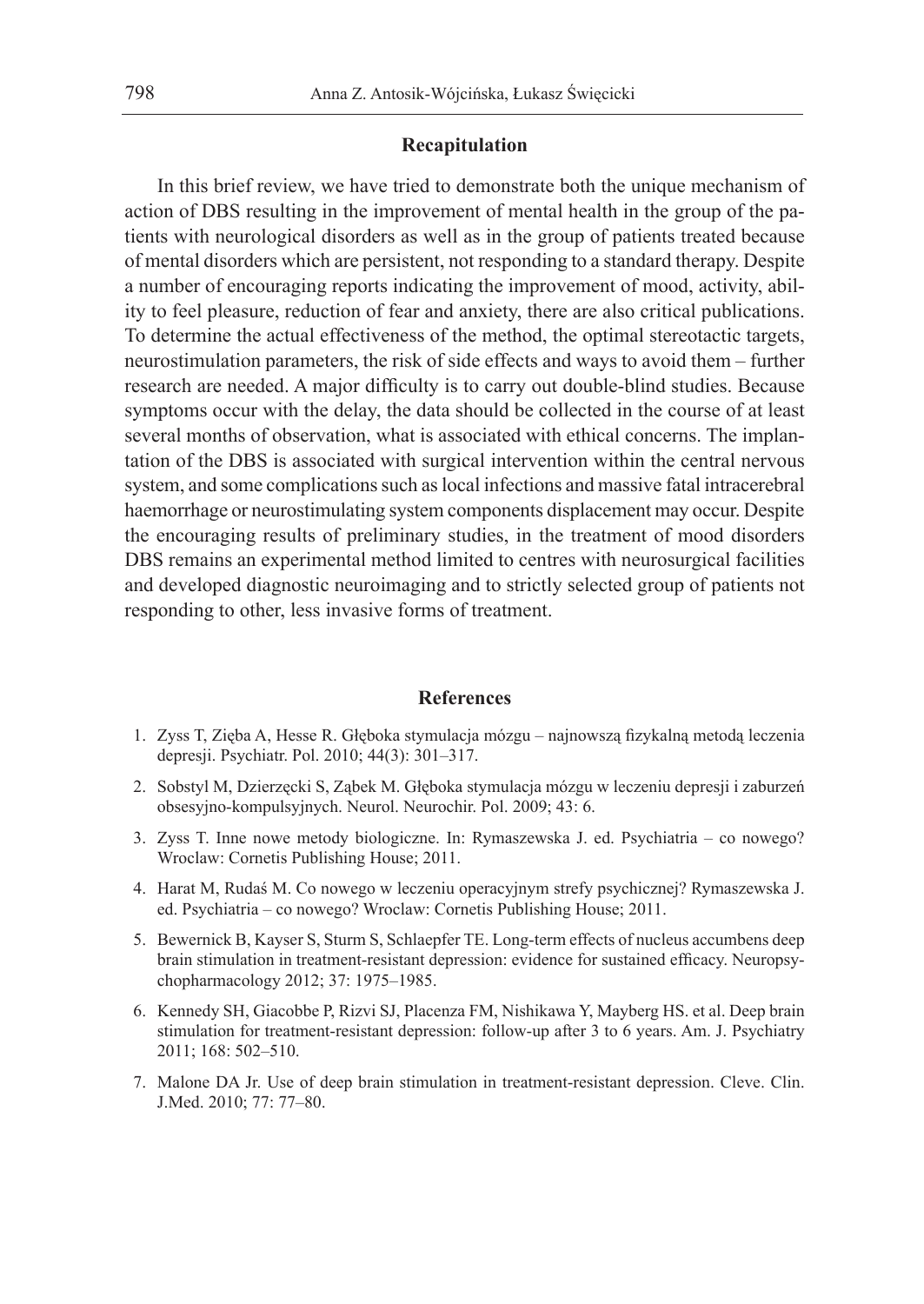- 8. Lozano AM, Giacobbe P, Hemani C, Rizvi SJ, Kennedy SH, Kolivakis TT. et al. A multicenter pilot study of subcallosal cingulated area deep brain stimulation for treatment-resistant depression. J. Neurosurg. 2012; 116: 315–322.
- 9. Hauptman JS, DeSalles AA, Espinoza R, Sedrak M, Ishida W. et al. Potential surgical target for deep brain stimulation in treatment-resistant depression. Neurosurg. Focus 2008; 25: 1–9.
- 10. Bejjani B, Damier P, Arnulf I, Thivard L, Bonnet AM, Dormont D. et al. Transcient acute depression induced by high frequency deep-brain stimulation. N. Engl. J. Med. 1999; 340: 1476–1480.
- 11. Ulla M, Thobois S, Llorca PM, Derost P, Lemaire JJ, Chereau-Boudet I. et al. Contact dependent reproductible hipomania induced by deep brain stimulation in Parkinson's disease: clinical, anatomical and functional imaging study. J. Neurol. Neurosurg. Psychiatry 2011; 82: 607–614.
- 12. Mandat T, Hurwitz T, Honey C. Hypomania as an adverse effect of subthalamic nucleus stimulation: report of two cases. Acta Neurochir. 2006; 148: 895–898.
- 13. Herzog J, Reiff J, Krack P, Witt K, Schrader B, Müller D. et al. Manic episode with psychotic symptoms induced by subthalamus nucleus stimulation in a patient with Parkinson's disease. Mov. Disord. 2203; 11: 1382–1384.
- 14. Kulisevsky J, Berthier ML, Gironell A, Pascual-Sedano B, Molet J, Parés P. Mania following deep brain stimulation for Parkinson's disease. Neurology 2002; 10: 1421–1424.
- 15. Haq I, Foote K, Goodman W, Ricciuti N, Ward H, Sudhyadhom A. et al. A case of mania following deep brain stimulation for obsessive compulsive disorder. Stereotact. Funct. Neurosurg. 2010; 88: 322–328.
- 16. Funkiewiez A, Ardouin C, Caputo E, Krack P, Fraix V, Klinger H. et al. Long term effects of bilateral subthalamic nucleus stimulation on cognitive function, mood, and behaviour in Parkinson's disease. J. Neurol. Neurosurg. Psychiatry 2004; 75: 834–839.
- 17. Tröster AI, Fields JA, Wilkinson SB, Pahwa R, Miyawaki E, Lyons KE. et al. Unilateral pallidal stimulation for Parkinson's disease: neurobehavioral functioning before and 3 months after electrode implantation. Neurology 1997; 49: 1078–1083.
- 18. Schneider F, Habel U, Volkmann J, Regel S, Kornischka J, Sturm V. et al. Deep brain stimulation of the subthalamic nucleus enhances emotional processing in Parkinson disease. Arch. Gen. Psychiatry 2003; 60: 296–302.
- 19. Krack P, Bagtir A, Van Blercom N, Chabardes S, Fraix V, Ardouin C. et al. Five-year followup of bilateral stimulation of subthalamic nucleus in advanced Parkinson's disease. N. Engl. J. Med. 2003; 349: 1925–1934.
- 20. Soulas T, Gurruchaga JM, Palfi S, Cesaro P, Nguyen JP, Fénelon G. Attempted and completed suicides after subthalamic nucleus stimulation for Parkinson's disease. J. Neurol. Neurosurg. Psychiatry 2008; 79: 952–954.
- 21. Appleby BS, Duggan PS, Regenberg A, Rabis PV. Psychiatric and neuropsychiatric adverse events associated with deep brain stimulation: a meta-analysis of ten years' experience. Mov. Disord. 2007; 12: 1722–1728
- 22. Voon V, Saint Cyr J, Lozano AM, Moro E, Poon YY, Lang AE. Psychiatric symptoms in patients with Parkinson disease presenting for deep brain stimulation surgery. J. Neurosurg. 2005; 103: 246–251.